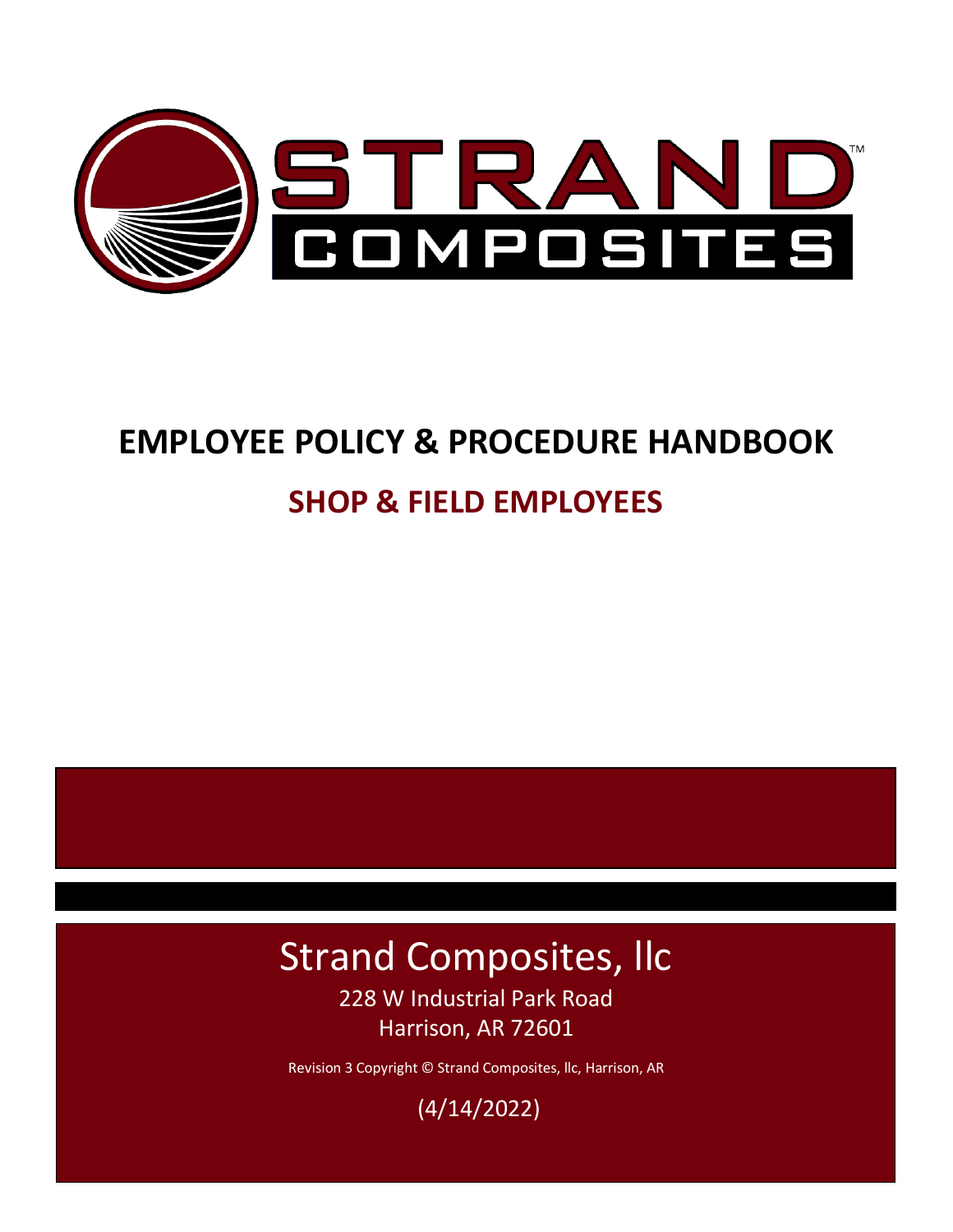

### Contents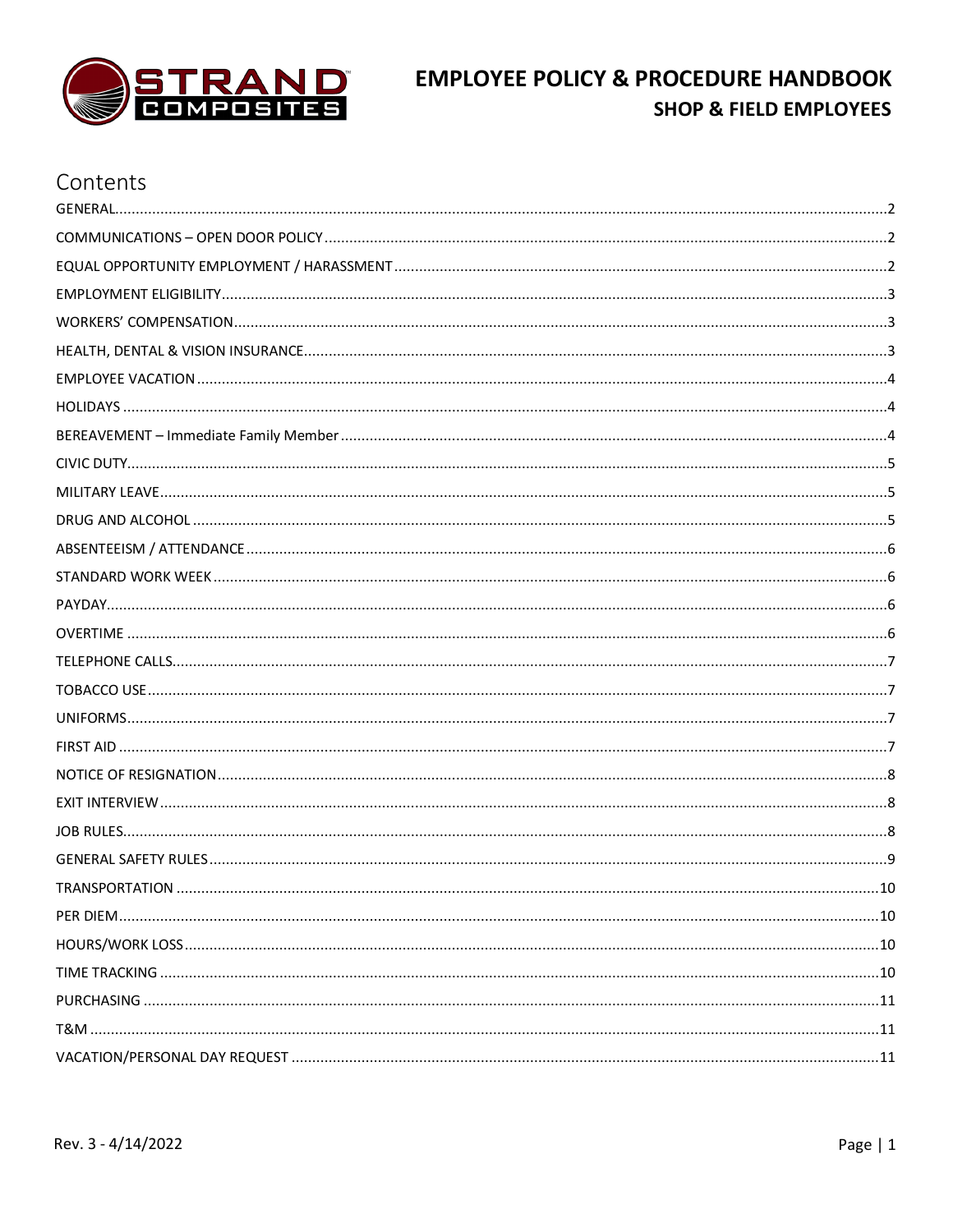

#### **SHOP & FIELD EMPLOYEES**

Welcome to *Strand Composites, LLC*. This handbook has been prepared as a guide to help you understand and comply with company policy and safety rules. The EHS Manager will conduct a company orientation covering rules and safety equipment. Your immediate supervisor will advise you on the hazards and working conditions. You will be expected to remember and follow these rules. Read this handbook thoroughly to understand the main points of what is expected of you throughout your employment with *Strand Composites, LLC*. After you have fully read the policy and procedure handbook, you will be given a form to sign, date & return. This form will serve as acknowledgement that you have been notified of all company policies and safety rules, and that you agree to adhere to these policies and rules.

#### <span id="page-2-0"></span>**GENERAL**

We are committed to helping you reach your personal employment related goals. Just as you have expectations from the company; likewise, the company has its expectations from you. *Strand Composites, LLC* expects that you will:

- Report to work regularly and on time every scheduled workday.
- Perform a full and fair day's work every day.
- Work safely.
- Respect the rights of others.
- Always use common sense.

#### <span id="page-2-1"></span>**COMMUNICATIONS – OPEN DOOR POLICY**

*Strand Composites, LLC* emphasizes the importance on communication. Management wants every employee to have accurate and timely information about:

- His/her job.
- *Strand Composites, LLC* policies and job rules. *Strand Composites, LLC* recognizes that communication is a two-way street and believes that every employee has the right to be informed, ask questions, and receive answers. *Strand Composites, LLC* has an open-door policy, thus meaning, any employee who has a question or problem has the right to discuss the matter with his/her immediate supervisor. Should the immediate Supervisor be unable to resolve the problem, the employee has the right to discuss the matter up through the chain of command as needed for an adequate resolution.

#### <span id="page-2-2"></span>**EQUAL OPPORTUNITY EMPLOYMENT / HARASSMENT**

**Strand Composites, LLC** is an Equal Opportunity Employer and Prohibits Discrimination and Harassment of Any Kind: *Strand Composites, LLC* is committed to the principle of equal employment opportunity for all employees and to providing employees with a work environment free of discrimination and harassment. All employment decisions at *Strand Composites, LLC* are based on business needs, job requirements and individual qualifications, without regard to race, color, religion or belief, national, social or ethnic origin, sex (including pregnancy), age, physical, mental or sensory disability, HIV Status, sexual orientation, gender identity and/or expression, marital, civil union or domestic partnership status, past or present military service, family medical history or genetic information, family or parental status,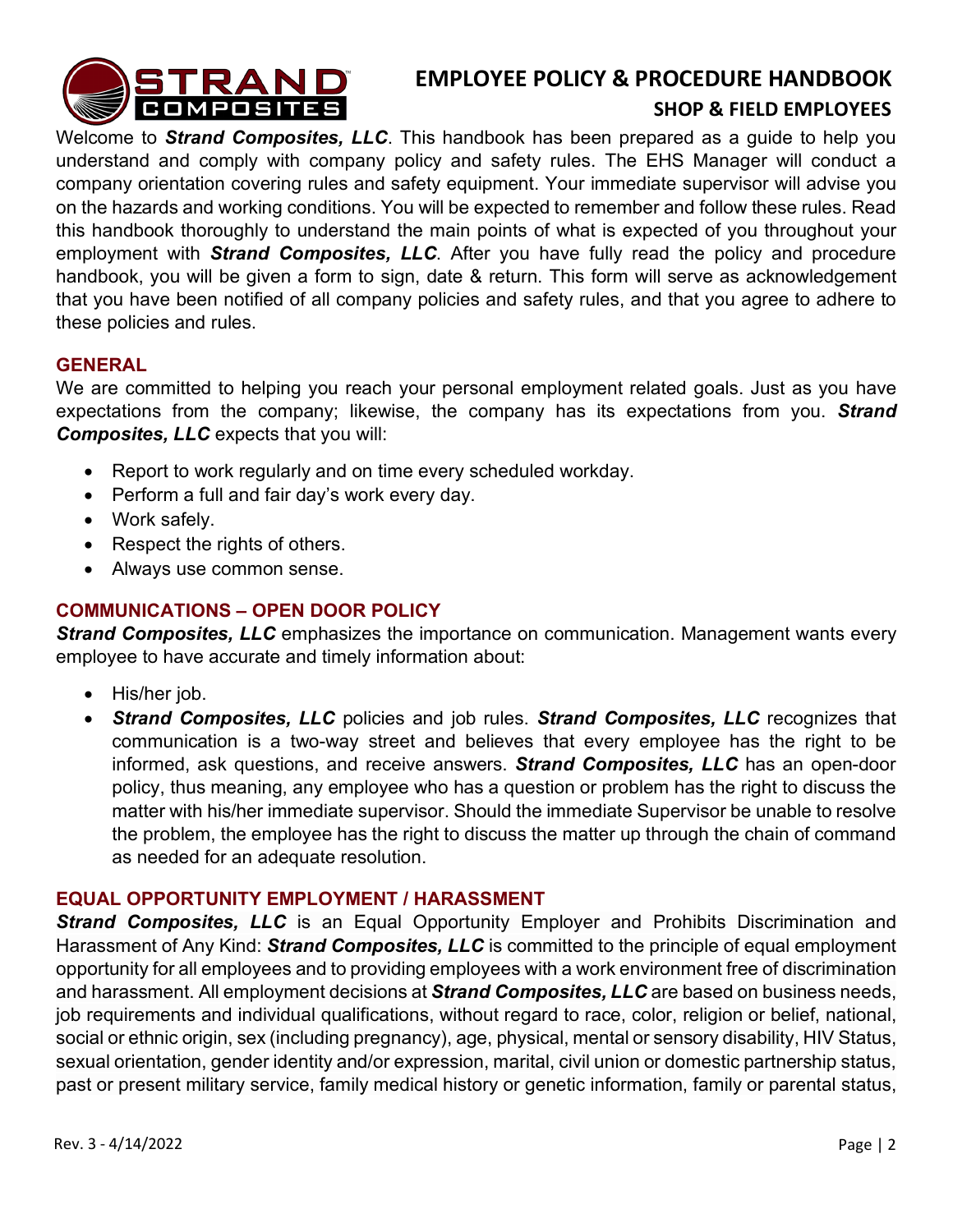

#### **SHOP & FIELD EMPLOYEES**

or any other status protected by the laws or regulations in the locations where we operate. *Strand Composites, LLC* will not tolerate discrimination or harassment based on any of these characteristics."

A violation of this policy will be treated as a disciplinary matter for these purposes. The term harassment includes slurs and any other offensive remarks, jokes or other verbal, graphic or physical conduct.

#### **Sexual harassment includes**:

- Making unwelcomed sexual advances or requests for sexual favors and both verbal and physical conduct of a sexual nature.
- Creating an intimidating, hostile, or offensive work environment by such conduct.

If you believe that you have been the subject of harassment, you should report the alleged act immediately. An investigation of all complaints will be undertaken immediately. Any supervisor or other employee, who has been found by the company after investigation to have harassed another employee, will be subject to severe disciplinary action, up to and including termination. Given the nature of this type of discrimination, *Strand Composites, LLC* also recognizes that any false accusations of harassment can have serious effects on an innocent employee. Any employee reporting false accusations will be subject to severe disciplinary action, up to and including termination.

Employment by *Strand Composites, LLC* is "at will" meaning the employee and/or *Strand*  **Composites, LLC** may end the employment relationship at any time for any reason, and/or for no reason. Once hired, the employee will be work on a Probationary Period for the first (60) sixty days of employment. During this Probationary Period, an employee may be terminated without cause.

#### <span id="page-3-0"></span>**EMPLOYMENT ELIGIBILITY**

The Immigration Reform and Control Act requires that every employee have identification and proof of eligibility for employment. Persons under the age of 18 years will not be hired under any circumstances. Persons will not be able to begin work under any circumstances until a completed Application has been returned to and reviewed by the office. This includes providing 2 Valid Forms of Identification, 1 of which is a Social Security Card.

#### <span id="page-3-1"></span>**WORKERS' COMPENSATION**

Worker's compensation insurance is required by law and is paid entirely by the company. This insurance protects you from financial responsibilities in the event of an occupational injury or illness. Any accident on the job, regardless of how minor, must be reported to your supervisor immediately. Failure to report an accident may result in disciplinary action and could result in a loss of worker's compensation benefits.

#### <span id="page-3-2"></span>**HEALTH, DENTAL & VISION INSURANCE**

**Strand Composites LLC** offers health insurance along with dental and vision after (60) sixty days of service. Payments will be deducted from your paycheck weekly. If an employee quits or is terminated, the policy will remain open until the last day of the month. If any fees are still due for the remaining days of the month these dues will be deducted from the last paycheck.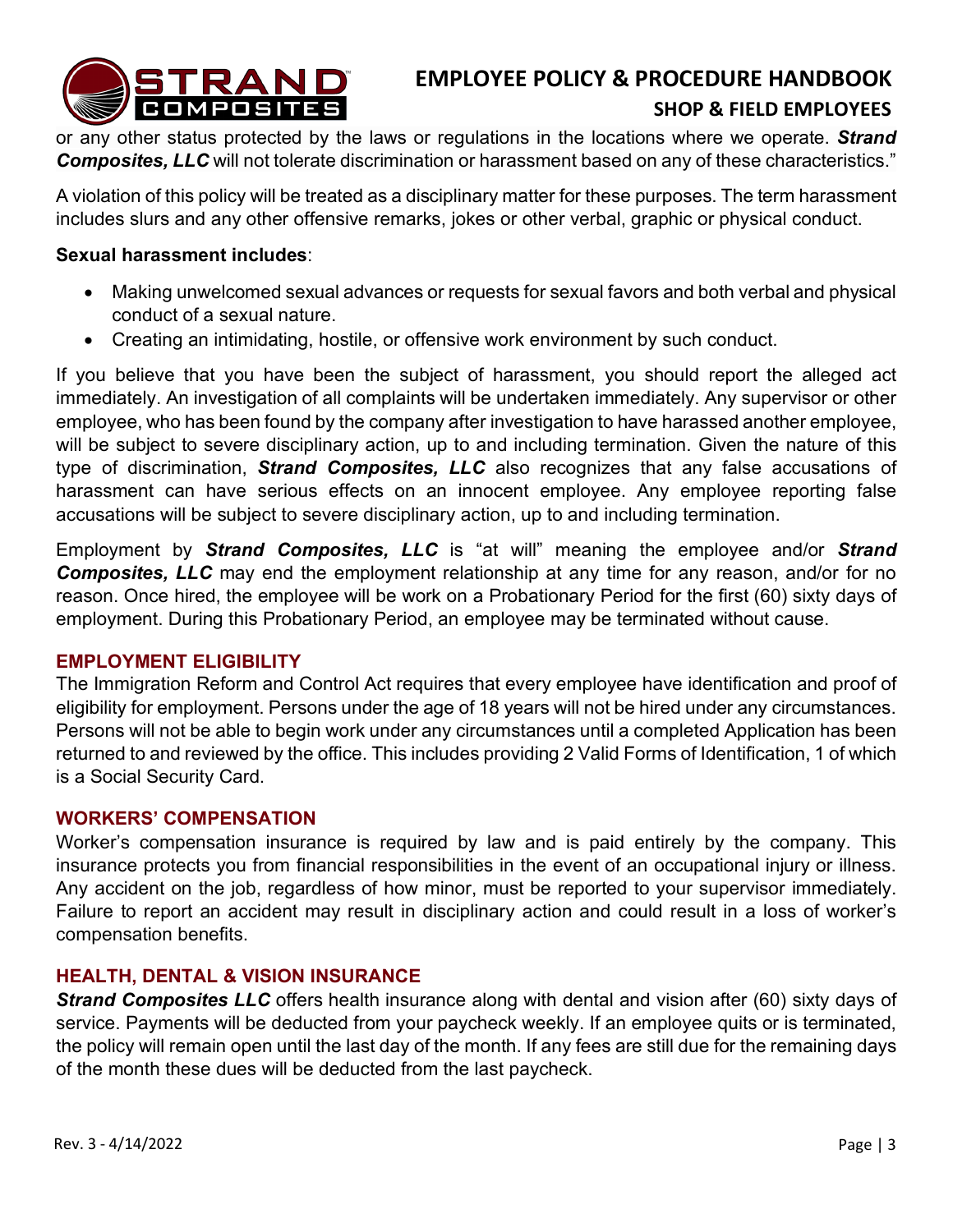

#### <span id="page-4-0"></span>**EMPLOYEE VACATION**

**Strand Composites, LLC** provides vacation with pay to qualified employees.

- Vacation starts accruing on the new employees hire date as well as the beginning of each year.
- Vacation must be used before December 31<sup>st</sup>, no roll-overs. Use it or lose it.
- Vacation is reset every January 1 and starts accruing for that calendar year.
- If an employee uses all hours of vacation and leaves the company before the end of the year, the hours that have not accrued will be deducted from their last paycheck.
- The first year of service 40 hours of paid vacation is granted.
- Employees will receive an additional 8 hours of vacation each year. Vacation will top out at 120 hours.

#### <span id="page-4-1"></span>**HOLIDAYS**

**Strand Composites, LLC** provides holiday pay to qualified employees. Employees must have (60) sixty days of continuous employment to be eligible for paid holidays. All employees must work the full scheduled day before and the full scheduled day after a holiday to receive holiday pay.

Full scheduled days can include overtime days, i.e. Friday and Saturday. And are considered the length of the normal workday.

Full scheduled days will also be the day before or after *pre-approved* vacation time around a holiday.

*Strand Composites, LLC* paid Holidays are as follow:

- New Years
- Easter
- Memorial Day
- July 4th
- Labor Day
- Thanksgiving
- Christmas

#### <span id="page-4-2"></span>**BEREAVEMENT – Immediate Family Member**

**Strand Composites LLC** offers bereavement for immediate family members after (60) sixty days of service. When a death occurs in an employee's immediate family, all [full-time employees](https://www.thebalancecareers.com/exempt-employees-1918120) may take up to twenty-four (24) hours off with pay to attend the funeral or make funeral arrangements if the funeral occurs on a scheduled workday. *Strand Composites LLC* reserves the right to, in unusual circumstances, require verification of the need for the bereavement leave.

Immediate family members are defined as an employee's spouse, parents, stepparents, sisters, brothers, children, stepchildren, grandparents, father-in-law, mother-in-law, brother-in-law, sister-inlaw, son-in-law, daughter-in-law, or grandchild.

*Strand Composites LLC* understands the deep impact that death can have on an individual or a family, therefore additional non-paid time off may be granted. The employee may make arrangements with his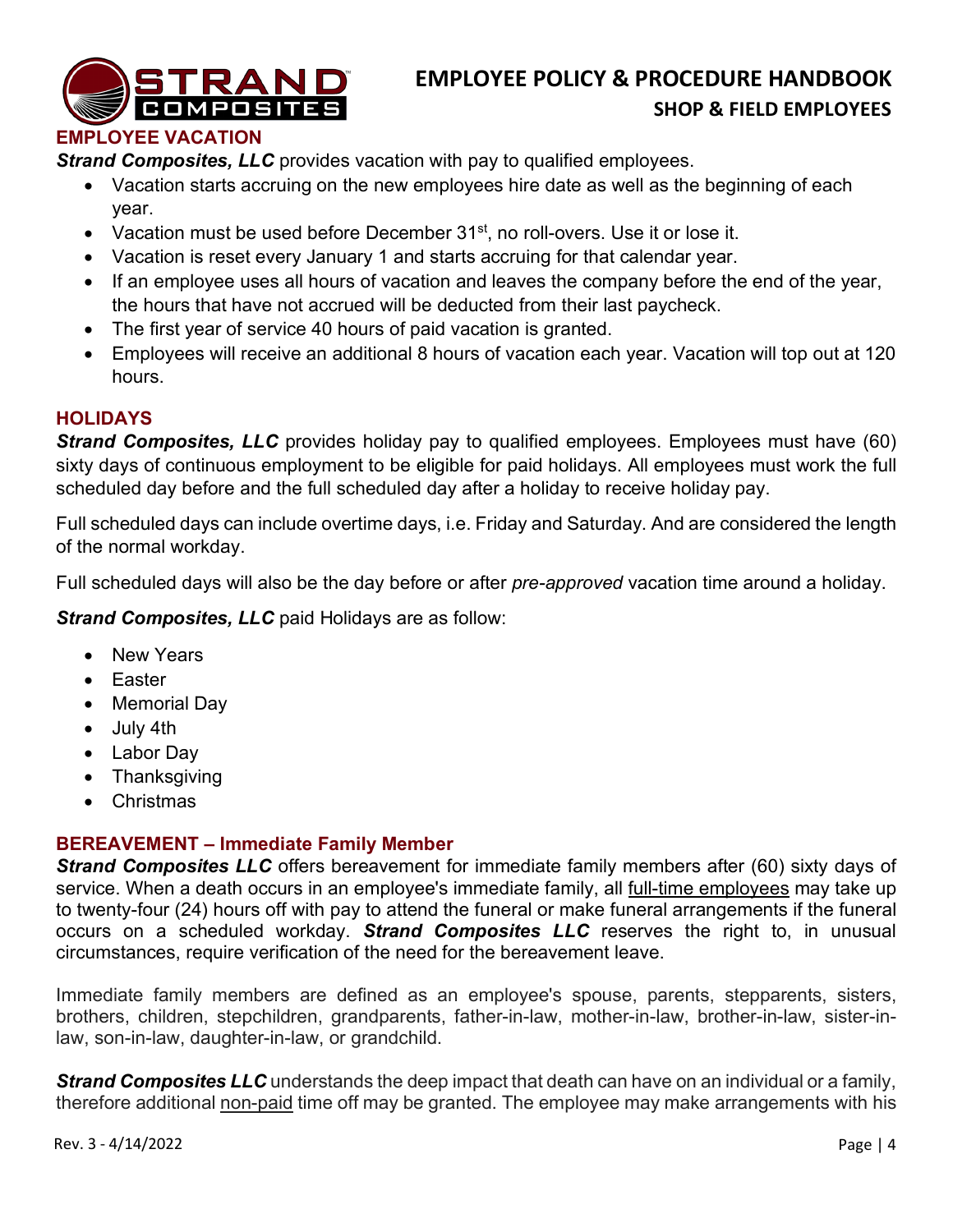

or her manager for an additional unpaid day(s) off in the instance of the death of an immediate family member.

#### <span id="page-5-0"></span>**CIVIC DUTY**

It is the policy of *Strand Composites, LLC* to encourage employees to participate in civic affairs and to meet their civic responsibilities.

- **Jury Duty** You should immediately inform your supervisor upon being served for jury duty. Upon completion of jury duty, you must submit verification in writing of the dates in which you served.
- **Voting** A normal work schedule allows sufficient time for most employees to vote in elections prior to, or after working hours. If an employee is unable to arrange their schedule to fit the hours the polls are open, management may authorize an absence without pay of up to two hours, within the first two hours that the polls are open. Such an absence must be authorized in advance.

#### <span id="page-5-1"></span>**MILITARY LEAVE**

Leave of absence without pay is granted to employees who require time off from work to fulfill military duties in accordance with applicable requirements of federal and state laws. You are expected to notify your supervisor of upcoming military duty and to provide *Strand Composites, LLC* with a copy of your orders as soon as possible.

#### <span id="page-5-2"></span>**DRUG AND ALCOHOL**

It is the policy of *Strand Composites, LLC* to maintain a safe workplace, free from both drugs and alcohol. Any employee having an alcoholic beverage, drugs and/or narcotics in their possession or having the presence of such detected in their body by breathalyzer, blood, or a urine drug screen test, is in violation of this policy. *Strand Composites, LLC* as a condition of initial and continued employment, requires all employees to report to work and perform their duties without any alcohol, illegal or mind-altering drugs in their system. Also, the use, possession, manufacture, distribution, or making of arrangements to distribute illegal drugs while at work or a client's property, by employees, will not be tolerated. "Drug", for the purpose of this policy, includes all drugs and narcotics restricted by law as to their possession or use, along with synthetic or "designer" drugs that have not been regulated yet, but are capable to adversely affecting an employee's safety or work performance. Drugs also include prescription drugs used in an abusive or intoxicating manner. Persons under medical care should discuss the potential side effects of prescribed medication with their physician and with the safety coordinator. To enforce these rules, *Strand Composites, LLC* reserves the right to require all employees to submit, at any time, to drug tests to determine the presence of drugs or alcohol. Where permitted by law, all employees will be subject to drug testing:

- When involved in a work-related accident which caused and/or could have caused injury or property damage.
- Where the company has cause to believe an employee has violated its drug and alcohol policy, and
- As part of a "random" system of testing without advanced notice.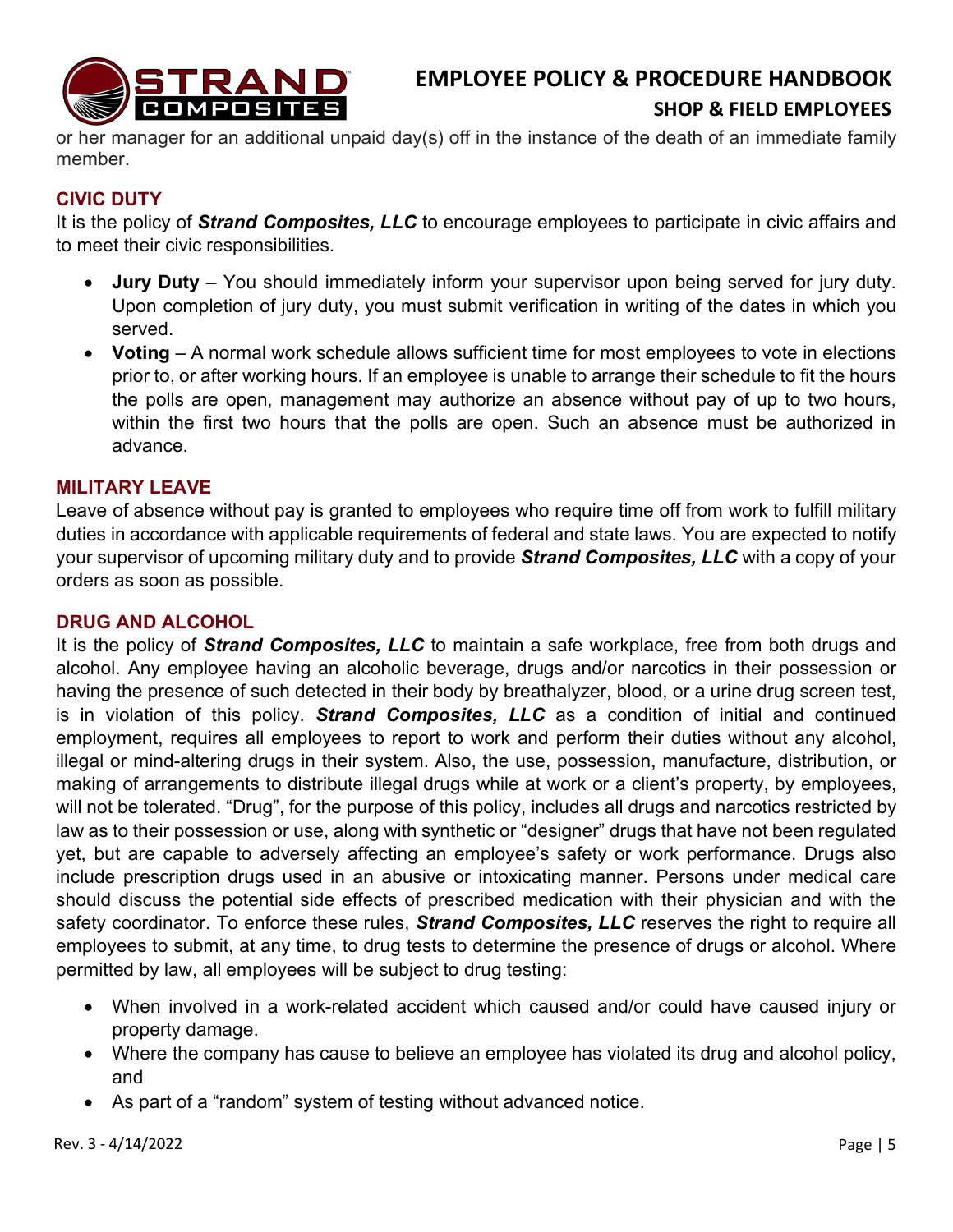

A Positive Drug Screen will result in immediate termination. *Strand Composites, LLC* also reserves the right to search employees' lockers, toolboxes, lunch boxes, or vehicles while on company or client's property. No search, drug test, or inspection will be conducted without written consent; however, any employee who refuses to submit to a search, drug test, or attempts to thwart any search or drug test conducted under these rules will be subject of disciplinary action, up to and including termination. Any employee who is found to have alcohol or drugs in his/her system will be subject to disciplinary action, up to and including termination.

#### <span id="page-6-0"></span>**ABSENTEEISM / ATTENDANCE**

**Strand Composites, LLC** expects that all employees will go to work regularly and on time. If you must be absent from work, notify the office and your immediate supervisor as early as possible. Excessive absenteeism or tardiness will not be tolerated, even though the employee may have an excuse for such absence or tardiness. Any employee who is absent from work for three or more consecutive workdays and fails to notify the office and immediate supervisor will be automatically terminated.

#### <span id="page-6-1"></span>**STANDARD WORK WEEK**

It is our intention to provide a full work week of forty (40) hours for every employee whenever possible; however, the company cannot guarantee a minimum number of work hours for any week. Typical working hours are: 6:00 AM – 4:30 PM with a half hour (30 minutes) for lunch. Employees are also allowed 2 (two) 15-minute breaks during the workday. Employees are paid based on the actual number of hours worked with adjustments made for breaks. Employees are asked to:

- Clock in via the timeclock or the TWE app at start of shift as you go to work.
- Lunch: If you are leaving the property, clock out before going to lunch and clock in as you return to work.
- Clock out before leaving for the day.

#### **NO EMPLOYEE MAY CLOCK IN OR OUT FOR ANOTHER EMPLOYEE. ANY EMPLOYEE NOT PROPERLY CLOCKING IN OR OUT WILL BE REPRIMANDED, INCLUDING BUT NOT LIMITED TO SUSPENSION AND/OR TERMINATION.**

#### <span id="page-6-2"></span>**PAYDAY**

Payday will be every week on Friday. Pay comes in the form of direct deposit into your banking account. If you do not have a banking account a debit card will have to be set up to receive pay.

#### <span id="page-6-3"></span>**OVERTIME**

Overtime premiums will be paid in accordance with State and Federal law. Hourly paid employees must "work" over 40 hours a week before overtime will be paid. Weeks that have holidays associated with them; the holiday day does not go towards your 40 hours of regular time. For all time over 40 hours per week, the employee will be paid at a rate of 1-1/2 times their hourly rate.

#### **G-40 POLICY**

The following are guidelines for G-40 employees: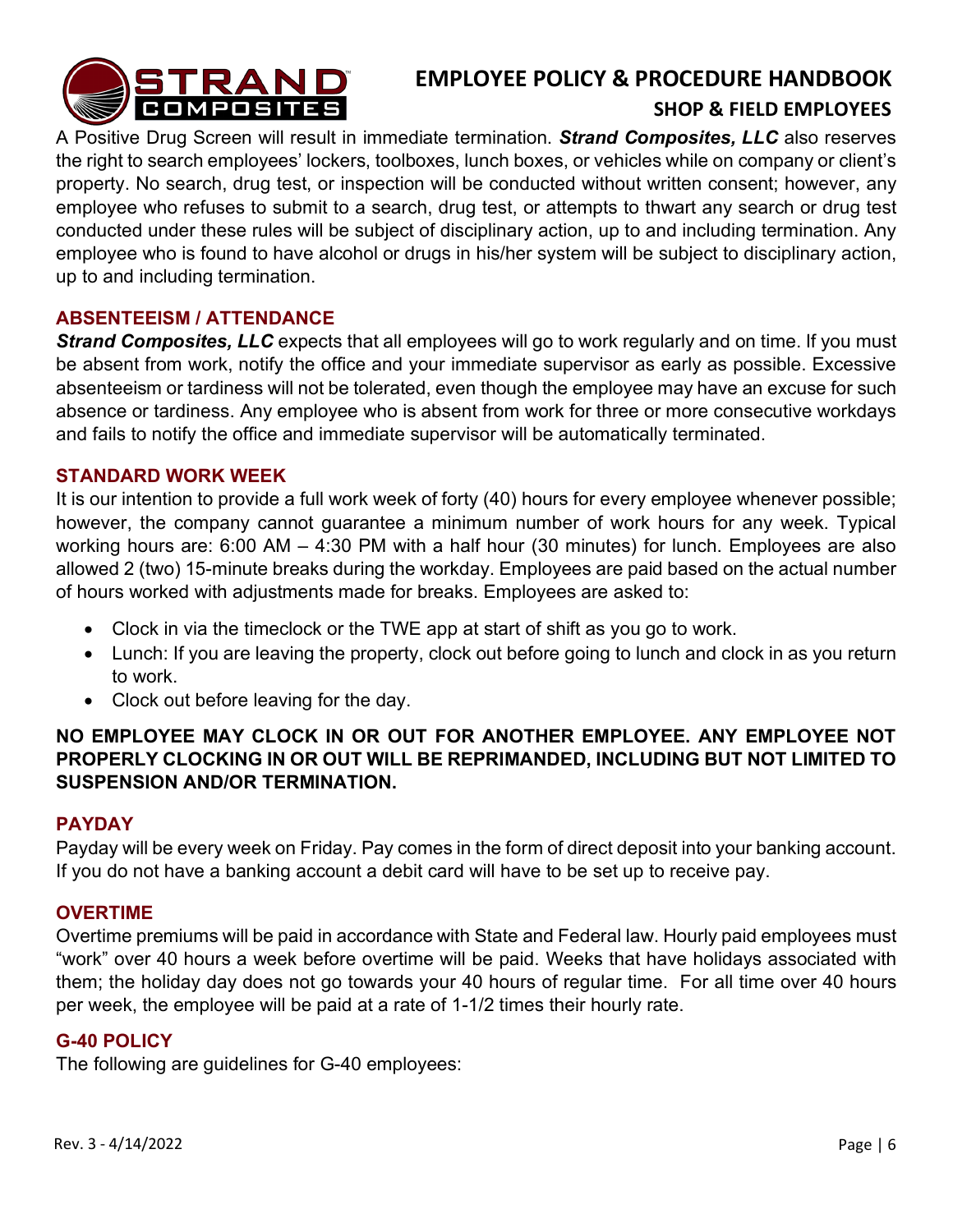

#### **SHOP & FIELD EMPLOYEES**

**What it is:** This policy is designed as a benefit to hourly supervisors and select field service technicians. If the company is unable to provide 40 hours of work in a particular week, those individuals will be paid for a full 40-hour week.

**What it isn't:** This policy is not designed to compensate for planned stop workdays, including planned outages, unpaid days around a holiday or to be used as make up hours for when vacation time is no longer available. If you need to schedule time off, please use vacation.

For those of you that have G-40 in the shop, it is a rare occurrence that there is no work. In the event work is not available in the shop, those of you with G-40 will be required to work on housekeeping projects or other projects assigned by management until work resumes.

#### <span id="page-7-0"></span>**TELEPHONE CALLS**

Personal telephone calls to and from the company are prohibited; however, calls of an emergency nature will receive prompt attention. Cell phone use during work hours and in the production areas is prohibited.

#### <span id="page-7-1"></span>**TOBACCO USE**

**Strand Composites, IIc.** strives to accommodate their employees as much as is legally possible, however we must follow the Arkansas Clean Indoor Air Act of 2006 which prohibits smoking within public places of employment and NFPA's restriction of smoking within 50 feet of flammable chemicals. Therefore, smoking is restricted, including e-cigarettes to only designated smoke shacks or receptacle areas, located on the northwest side of the tank building, the northside of the flange building, main office porch and within your personal vehicle.

Cigarette butts are to be thoroughly extinguished and placed in a cigarette receptacle. Throwing cigarette butts on the ground is strictly prohibited.

Smokeless tobacco use is allowed at our facility. Spitting is only allowed in trash cans in the shop buildings and on the dirt/gravel areas on our exterior property.

Please maintain these policies to ensure we don't prohibit tobacco use at this facility in the future.

#### <span id="page-7-2"></span>**UNIFORMS**

Uniform shirts and/or coveralls are available to employees that complete (60) sixty days of service. The uniforms must be returned to the warehouse if the employee is terminated or quits. If all uniforms are not returned, *Strand Composites LLC* will deduct cost from the final paycheck.

#### <span id="page-7-3"></span>**FIRST AID**

First aid kits are provided to the First Aid Responders in the event of minor injuries. All injuries must be reported to the supervisor and the injury must be:

- Taken to the client's or company's first aid area, or
- Transported to the clinic or hospital

Immediately report all injuries, no matter how small, to your supervisor. If an emergency requires a doctor's care, the employee will not be allowed to return to work without a written doctor's release. If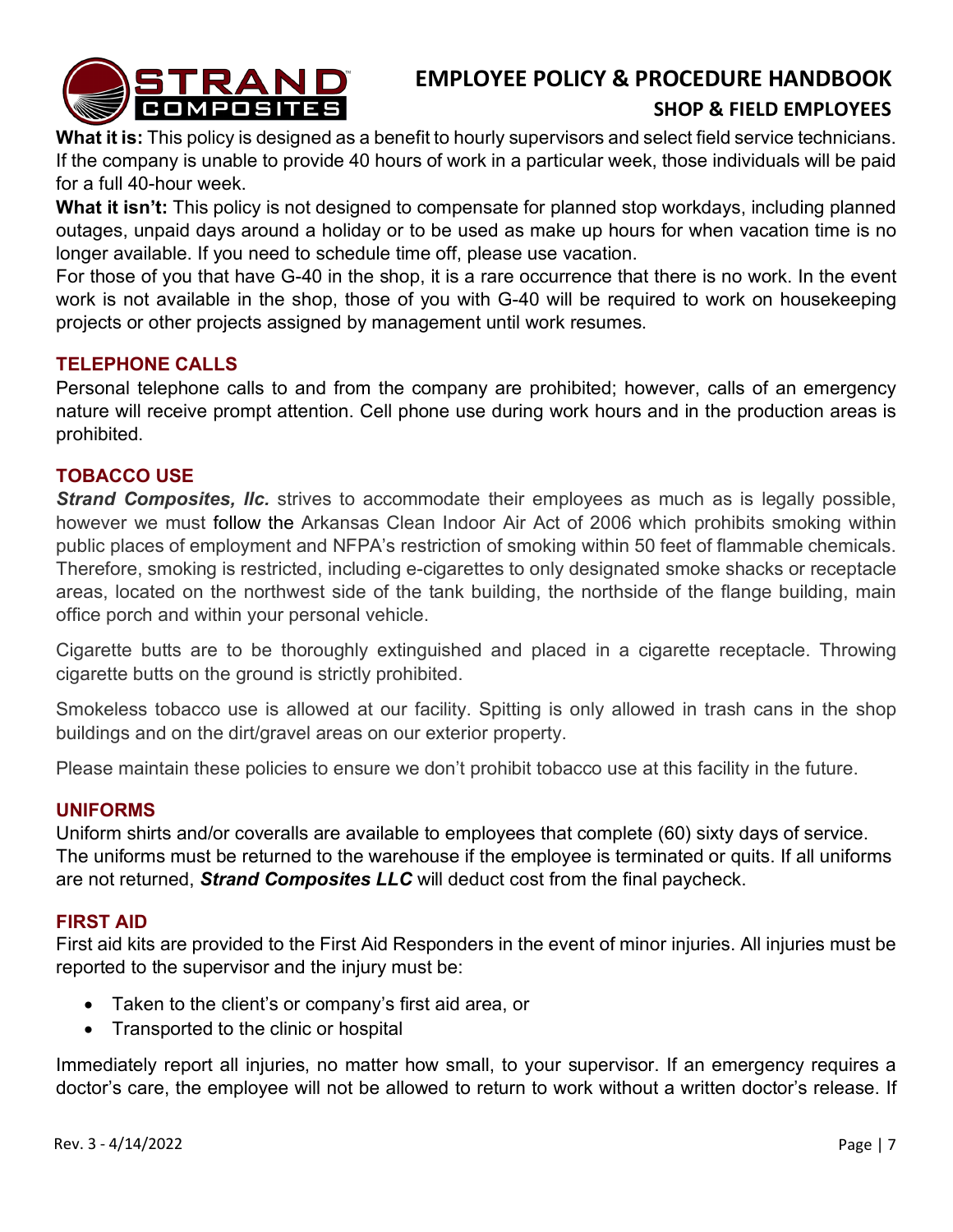

#### **SHOP & FIELD EMPLOYEES**

medication is prescribed, the type of medication must be reported to the office and your immediate supervisor to ensure the taking of these medications will not affect your ability to perform work safely.

#### <span id="page-8-0"></span>**NOTICE OF RESIGNATION**

Any employee who intends to resign from the company is expected to give his/her immediate supervisor at least two 2 weeks' notice.

#### <span id="page-8-1"></span>**EXIT INTERVIEW**

Employees voluntarily resigning or who are terminated for cause are required to attend an exit interview conducted by Management. The purpose of the interview is to determine the reasons for leaving and to resolve any questions of compensation, return of property, or other related matters. No set of rules can anticipate every form of misconduct or incident. Other forms of misconduct may result in disciplinary action up to and including termination. Employees are expected to use common sense to conduct themselves in a professional manner.

#### <span id="page-8-2"></span>**JOB RULES**

**Strand Composites, LLC** requires that all employees comply with specific rules, the violation of which will be considered grounds for termination depending on the seriousness of the offense and any extenuating circumstances. The purpose of the above rules, and those that follow, are to protect the well-being of all employees and to ensure that the company will run efficiently and productively.

- 1. Excessive absenteeism or tardiness will not be tolerated and will result in disciplinary action up to and including termination.
- 2. Employees must obey all safety instructions and rules. Failure to do so will result in disciplinary action up to and including termination.
- 3. An employee who is physically attacked must retreat and take all reasonable efforts to avoid a fight. The attacker will be disciplined. Where neither employee has appropriately retreated, both participants in a fight will be terminated, regardless of which employee started the fight. If threatened, immediately report the incident to the office and your immediate supervisor.
- 4. Possession of firearms or any other weapons/contraband will not be permitted by the company at any time. This policy prohibits such items in toolboxes, lockers, or in vehicles in the parking lots.
- 5. Gambling on the jobsite will not be permitted at any time.
- 6. *Strand Composites, LLC* policy strictly prohibits all forms of harassment.
- 7. Horseplay among employees will not be tolerated.
- 8. An employee must not ignore or refuse to follow the legitimate instructions or directions of his/her supervisor, or refuse to carry out an assigned task, unless by doing so they be required to work in an unsafe manner or perform an unsafe act. Employees who do not follow instructions or work in an unsafe manner will be subject to disciplinary action up to and including termination.
- 9. No employee shall violate client's security rules or unauthorized possession of articles which are not their property. Removal of company or client property without a gate pass will be considered theft.
- 10.Sleeping on the job will result in automatic dismissal without recourse.
- 11.*Strand Composites, LLC* will not tolerate any type of substance abuse as set forth in this policy.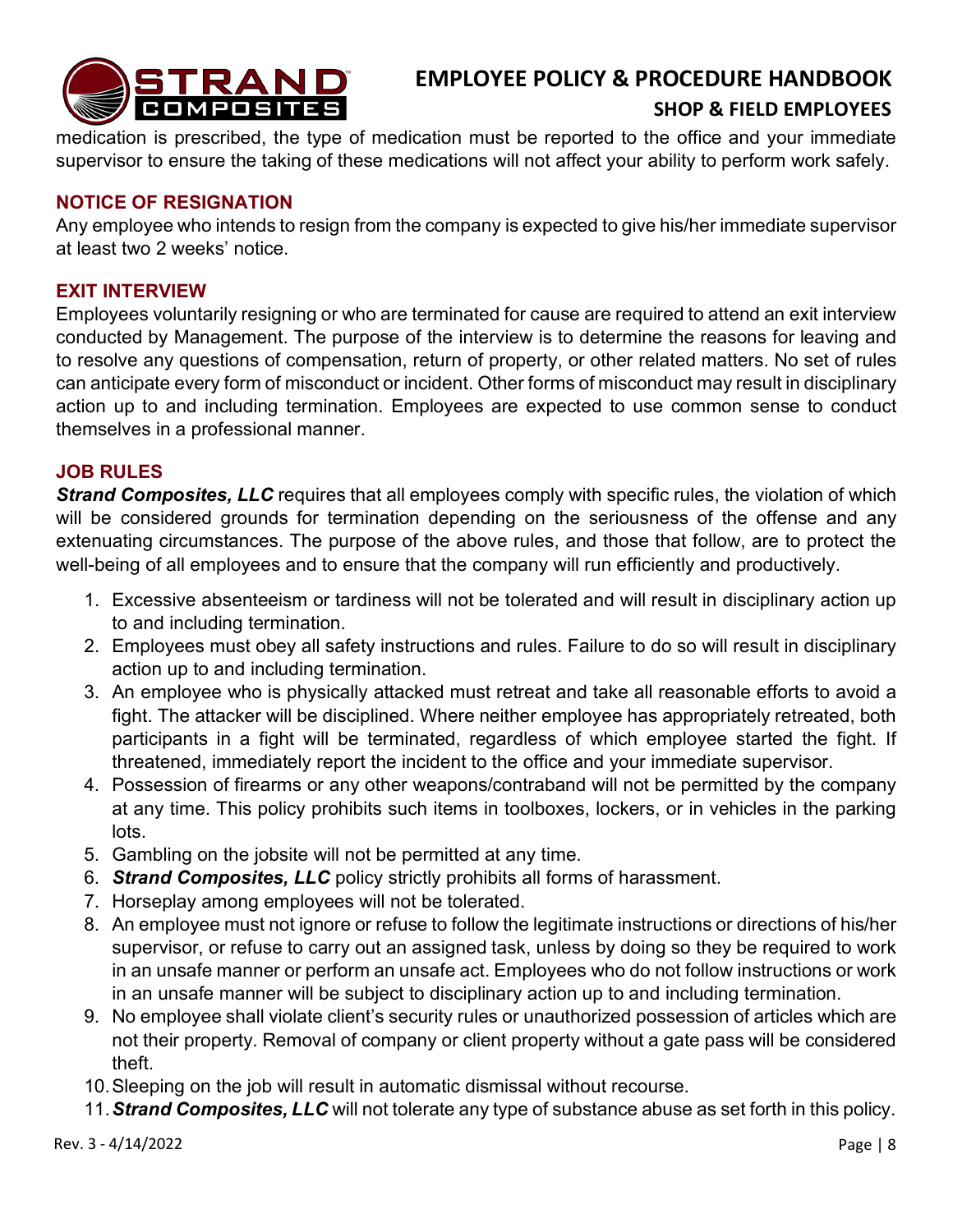

#### **SHOP & FIELD EMPLOYEES**

- 12.All employees are required to be in the shop, clocked in, ready to work, and reported to their immediate supervisor at the start of each day.
- 13.Employees shall furnish true and accurate information to the company on the job application and any other required documents. A violation of this rule may result, without regard to the time lapse until the company learns the correct facts, in immediate dismissal.
- 14.All employees are required to immediately report any/all accidents to the office and their immediate supervisor.
- 15.Water coolers will not be used for any purpose other than storage of drinking water (for example: no cooling or storage of soft drinks per OSHA regulations).
- 16.Good housekeeping is an integral part of each job. Employees shall not litter or contribute to messy or unsafe conditions. All lunch trash is to be placed in provided containers.

#### <span id="page-9-0"></span>**GENERAL SAFETY RULES**

- 1. Report all work injuries and illnesses immediately. Failure to do will result in immediate termination.
- 2. Report all Unsafe Acts or Unsafe Conditions to your Supervisor.
- 3. Use seat belts when on Company business in any vehicles.
- 4. Firearms, weapons, or explosives are not permitted on Company Property.
- 5. Use, possession, sale or being under the influence of illegal drugs, misuse of prescription drugs and/or alcohol is not permitted on Company Property or while "on duty".
- 6. Only authorized and trained Employees may repair or adjust machinery and equipment.
- 7. Lock and Tagout Procedures must be followed before removing any machine guards or working on powered machinery and equipment. Replace all guards when the job is completed.
- 8. Only qualified and trained Employees may work on or near Exposed Energized Electrical Parts or Electrical Equipment. Follow Electrical Safety Rules when working with electrically powered machinery and equipment.
- 9. Only authorized and trained Employees may enter a posted Confined Space. All confined spaces will be posted Confined Space - Permit Required. Entry is allowed only after permits are properly issued.
- 10.Only authorized and trained Employees may dispense or use chemicals. If you are not familiar with a certain chemical, you should review the SDS. It is your responsibility to know where SDS's are located and that they are available for your use and review.
- 11.Keep work areas clean and aisles clear. Do not block emergency equipment of exits.
- 12.Wear and use the prescribed Personal Protective Safety Equipment. This includes foot protection, head protection, gloves, etc.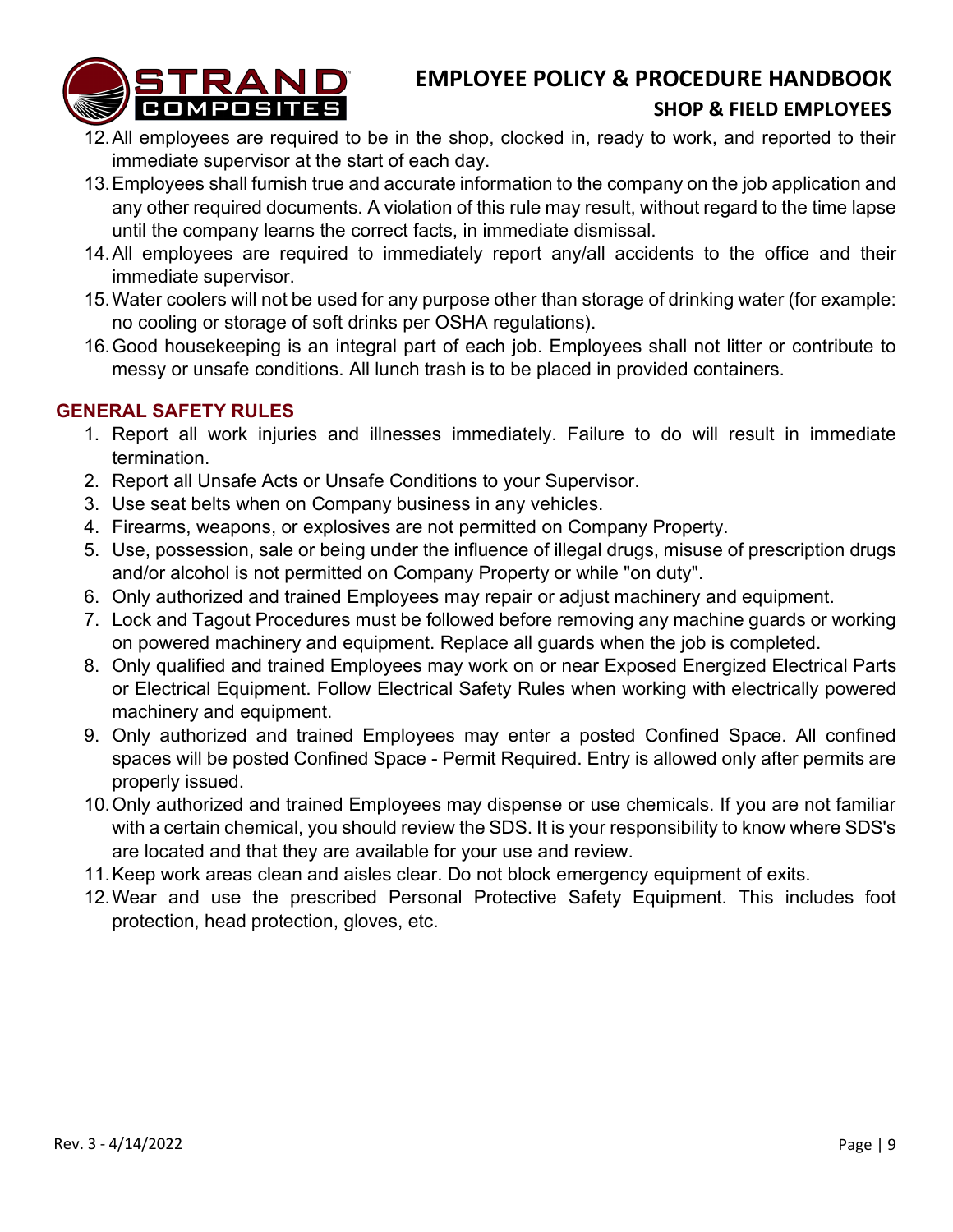

**Handbook Appendix A – Field Specific** 

#### <span id="page-10-0"></span>**TRANSPORTATION**

*Strand Composites LLC* company vehicles can carry up to (5) five employees to and from the job site. Employees taking their own personal vehicles will do so at their own cost. Strand will not pay fuel cost or mileage on personal vehicles, unless agreed upon before each mobilization.

**Strand Composites LLC** is only responsible for the fuel and mileage of their company vehicles at mobilization and de-mobilization of the project.

*Strand Composites LLC* is not responsible for employees traveling home for holiday, or personal reasons in company vehicles, unless agreed upon before each mobilization.

#### <span id="page-10-1"></span>**PER DIEM**

**Strand Composites LLC** only pays per diem for travel days and days worked at the jobsite. We will pay for non-scheduled workdays, customer stop-work, and acts of nature.

We will retract per diem on days scheduled for vacation, personal days, and unexcused absences.

Per diem is paid with the expectation that the field team bunk in numbers of (2) twos, paid \$100.00 per day per employee. If any odd numbers occur, the odd employee will receive \$120.00 per day. For employees that travel with their own living arrangements, this policy still applies. Site Supervisors also receive \$120.00 per day in per diem.

#### <span id="page-10-2"></span>**HOURS/WORK LOSS**

Work schedule hours/days are agreed upon before the mobilization of the job. For Strand, this is preferably 6–10-hour days. When there is stop loss, these hours/days must be documented to ensure we have the understanding if the schedule is not met.

In the event of work loss created by the customer, hours must be documented on T&M sheets and signed by the customer. Customer loss may be in the form of evacuations, and outages, etc.

In the event of work loss created by the act of nature, hours/days must be documented for reference. Strand will only pay (2) two hours show up time on days of inclement weather. However, it is the Supervisors responsibility to not mobilize if the day will be a complete loss.

#### <span id="page-10-3"></span>**TIME TRACKING**

*Strand Composites LLC* utilizes electronic payroll systems to ensure the employee is paid for hours worked. This requires the field employee to use an app to clock in and out each morning and afternoon on their personal phone or the tablet supplied for the company trucks.

- Employees can only clock in 14 minutes early before their shift. Employees that clock in (1) one minute past start time will be deducted an additional 14 minutes.
- Normal work hours for the field are from 6:00 am until 4:30 pm, unless approved by the Field Manager.
- Field is not charged for lunch breaks.
- Discrepancy concerns must be taken to the Field Manager.